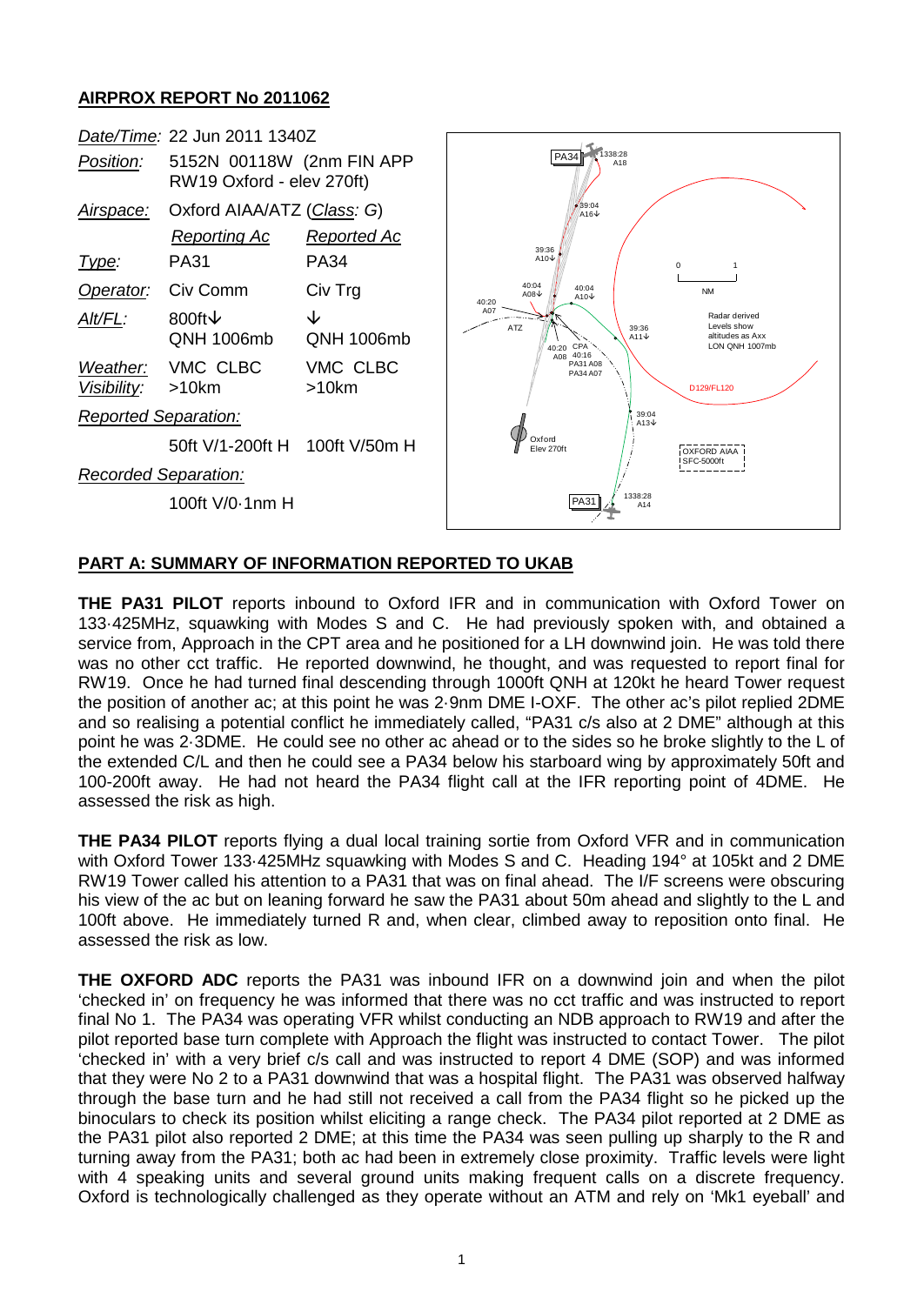accurate pilot's reports in order to sequence ac. It is becoming increasingly prevalent for students to not make such essential safety calls and the burden of separation is being placed upon the skill and wits of the controller on duty. The 4 DME call is an essential safety call to facilitate the safe integration of cct and approach traffic and if omitted by the student it should be made by the instructor.

**ATSI** reports that the Airprox occurred at 1340:11, within Class G airspace, 2·3nm to the NNE of Oxford Airport and just outside the Oxford ATZ. The Oxford ATZ extends to a height of 2000ft above aerodrome level and is bounded by a circle 2nm radius centred on the mid-point of RW19.

The PA31 was a hospital CAT B, IFR flight, inbound to Oxford from Jersey. The radar recording shows the PA31 passing Compton (CPT) at an altitude of 1900ft below CAS. It is not clear if the PA31 had cancelled IFR earlier en-route.

The PA34 was a local training flight conducting an NDB approach and operating in accordance with VFR.

Oxford were providing split positions for Aerodrome (Tower) and Approach control, without the aid of surveillance equipment. The Tower controller reported workload as light with no distractions.

CAA ATSI had access to RT and radar recordings, together with written reports from the 2 pilots and 2 controllers.

The weather for Oxford was not available, however the weather for Brize Norton was provided: METAR EGVN 221250Z 24010G20KT 9999 BKN028 SCT220 19/09 Q1006 BLU NOSIG=

The PA34 flight was under VFR at 3500ft, in receipt of a BS and holding at the OX-NDB, prior to commencing an NDB approach for RW19. At 1330:07, the PA34 flight was cleared by Oxford Approach for the NDB approach and asked to report beacon outbound.

At 1332:00, the PA31 flight established contact with Oxford Approach requesting a BS and a visual join. The Approach controller passed the QNH 1006 and the PA31 pilot reported 19nm to the SSE of Oxford requesting a join downwind LH for RW19.

At 1332:25, Approach replied, *"(PA31 c/s) that's understood join er visual downwind left hand then for runway one nine traffic is a P A thirtyfour in the Oscar Xray hold three thousand five hundred feet er he's V F R shortly to go outbound for the N D B one nine and Weston on the Green Danger Area one two nine is active to flight level one two zero report the field in sight*." This was acknowledged by the PA31 pilot.

At 1333:22, the PA34 pilot reported beacon outbound and Approach advised, *"(PA34 c/s) report leaving altitude three thousand five hundred feet traffic is a P A thirty one inbound from the south for a downwind join visual."* There was a short period of transmitter modulation, but no audible response from the PA34 pilot.

At 1334:57, the PA34 pilot reported leaving 3500ft and Approach instructed the pilot to report base turn complete. This was acknowledged by the PA34 pilot.

At 1337:18, the PA31 pilot reported 5nm to run and Approach transferred the flight to the Tower frequency 133·425MHz.

At 1337:34, the PA34 reported base turn complete and Approach transferred the flight to the Tower on frequency 133·425MHz.

Both flights were coordinated with the Tower controller, who later stated, that the PA31 strip had been placed in the active bay and the PA34 strip had been cocked out, indicating that the ac had commenced the NDB and would be transferred by APC once 'base turn complete'.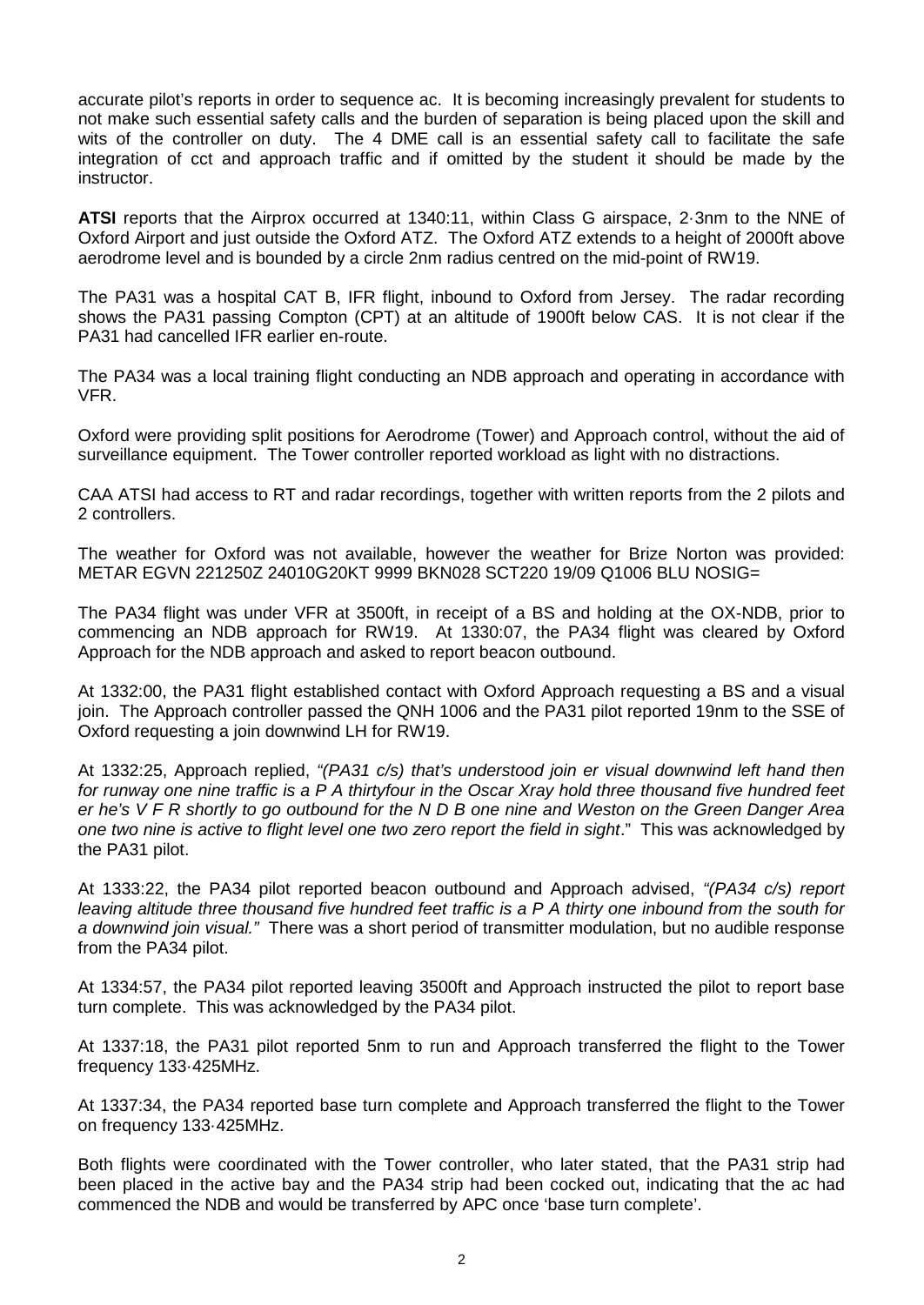At 1337:38 the PA31 pilot contacted the Tower and the controller replied, *"(PA31 c/s) no circuit traffic report on final number one for landing runway one niner."* The PA31 pilot acknowledged, *"Wilco runway one niner (PA31 c/s)."* The radar recording shows the PA31, 4·2nm SE of the airfield. Later the controller was asked whether he considered that the distance of the PA34, at base turn complete [chart 6·5nm] was probably equidistant with the range of the PA31. The controller indicated that he didn't have radar, the PA34 was still with Approach and the range of the base turn tended to vary considerably with training ac.

The Tower controller was asked whether he had considered asking the PA31 pilot to report either downwind or on L base. The controller indicated that the PA31 was No 1 and considered that the ac was approaching the beginning of the downwind leg. The controller added that because of the position of D129 and from previous experience, he expected that the PA31 would make a short cct pattern.

At 1338:28, the PA34 pilot contacted the Tower, the controller responded, *"(PA34 c/s) tower continue approach runway one nine report at four D M E you will be number two to hospital flight traffic that's er downwind."* The PA34 pilot replied, *"(PA34 c/s).*" The radar recording shows the PA31 commencing the downwind leg.

At 1339:36, the radar recording shows the PA31, at the boundary of D129 and turning onto L base, at a position 2·4nm NE of the airfield. The Tower controller indicated that, as he observed the PA31 turning L base, he had a 'sixth sense feeling' and decided to request a range check.

At 1340:00, the Tower controller asked, *"(PA34 c/s) range check please,"* and the PA34 pilot replied, *"we're two D (PA34 c/s)."* The Tower controller responded, *"visual with the chieftain turning in ahead."*  At this point the PA31 pilot transmitted, "*er (PA31)c/s we're two D."* The Tower controller responded, "(*PA34 c/s) break off and join overhead for runway one nine."* There was no response from the PA34 pilot.

At 1340:04, radar recording shows the distance between the 2 ac as 0·3nm. The PA34 is on final approach at an altitude of 800ft and the PA31 is on L base indicating an altitude of 1000ft and turning towards final.

At 1340:16, the radar recording shows the distance between the 2 ac as less than 0·1nm with the ac labels overlapping. The PA34 is indicating an altitude of 700ft and the PA31 is indicating an altitude of 800ft.

At 1340:20, the PA34 breaks off the approach by turning R.

Both flights were in receipt of an Aerodrome Control Service. The Manual of Air Traffic Services Part1, Section 2, Chapter1, Page 1, paragraph 2.1, states:

'Aerodrome Control is responsible for issuing information and instructions to aircraft under its control to achieve a safe, orderly and expeditious flow of air traffic and to assist pilots in preventing collisions between:

- a) aircraft flying in, and in the vicinity of, the ATZ;
- b) aircraft taking-off and landing'

The controller later indicated, that he had subsequently discussed the incident with the PA34 instructor, who advised that they were not aware of the hospital flight and that a student was being examined and had not reported at 4 DME.

The Approach controller had given the PA34 pilot TI regarding the PA31 and it was noted that there was only a transmitter modulation in response. The Tower controller had advised the PA34 pilot that he was "…number two to hospital flight traffic," instructing the pilot to report at 4 DME. It was noted that on this occasion there was only the c/s as acknowledgement.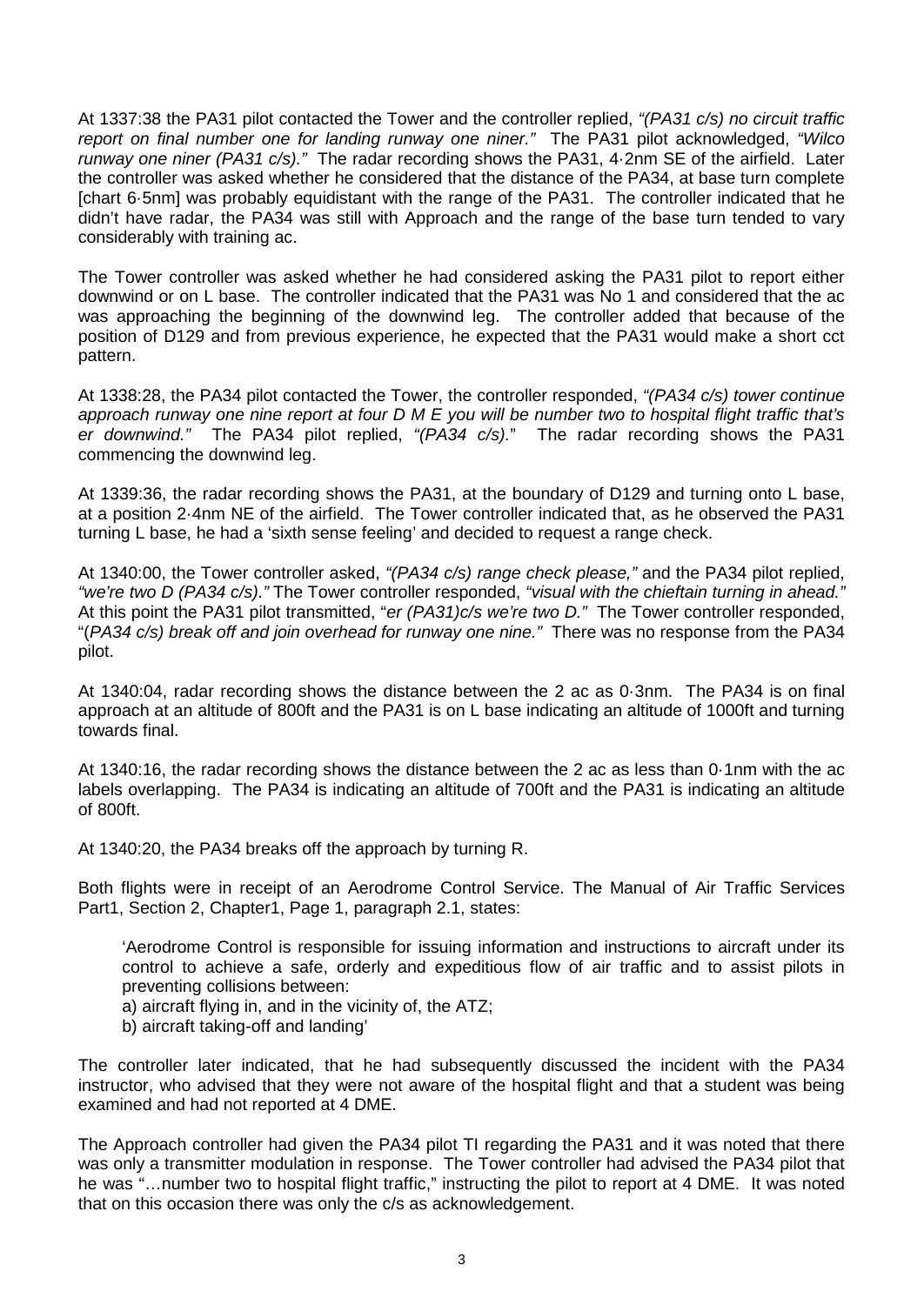The controller indicated that in the busy non-radar, training environment, and busy cct at Oxford, controllers are reliant upon accurate position reports from pilots making an instrument approach, in order to effectively integrate the traffic into the cct. It is not clear why the PA34 pilot did not provide a range check at 4 DME.

On first contact with the Tower, the PA31 pilot was advised that there was no cct traffic. The PA31 pilot was passed TI about the PA34 by the Approach controller and was aware of the PA34. It is likely that the PA31 pilot's situational picture was also reliant upon the PA34 making a call at 4 DME. The PA31 pilot's written report indicated that, "I did not hear the PA34 call at the IFR reporting point at 4 DME."

The integration of traffic into the visual cct is the responsibility of the Aerodrome controller. The PA31 hospital flight, with a clear cct was cleared to final. When the PA34 flight called Tower, the PA31 was in the downwind position. The PA34 pilot was instructed to, "continue approach runway one nine report at four D M E you will be number two to hospital flight traffic that's er downwind." The controller was reliant upon the 4 DME check in order to integrate the arrival into the cct pattern. On this occasion, traffic loading was light however, the possibility of a late or missed call from a pilot, due to heavy RT loading or complex traffic situations, is something that controllers need to safeguard against.

The incident occurred when the PA34 pilot, having been advised about the hospital flight in the circuit, did not report at 4NM DME as instructed by the Tower controller, resulting in the 2 ac coming into close proximity on final approach.

CAA ATSI considered that, in a non-radar environment controllers are reliant upon accurate position reports from pilots. An initial request for the range of the inbound PA34 on first contact with the tower, would have aided the Tower controller's assessment of the situation. Additionally a request for the PA31 to make a standard call downwind or when turning L base may have prompted the controller to re-assess the plan or check the position of the arriving PA34 and would also have served to give the PA34 pilot a situational reminder of the other traffic on frequency.

## **PART B: SUMMARY OF THE BOARD'S DISCUSSIONS**

Information available included reports from the pilots of both ac, transcripts of the relevant RT frequencies, radar video recordings, reports from the air traffic controllers involved and reports from the appropriate ATC and operating authorities.

Members agreed with the ATSI summary of the incident. In the procedural environment, without radar or ATM, controllers are reliant on accurate pilot reports. The controller had formulated a plan with the CAT B PA31 being made No 1 in the traffic sequence and the PA34 No 2. The PA34 pilot was told to report at 4 DME and position No 2 to the PA31; however, the PA34 pilot did not comply with either of the ATC instructions which Members agreed had caused the Airprox. The 4 DME call was essential to allow the controller to integrate the traffic into cct and Members were surprised that the instructor had not made the call in the absence of the handling pilot, under examination, not carrying out the instruction. That said, it appeared that SA was diminished in the PA34 cockpit as the pilot had continued his approach apparently unaware of the PA31 until it was pointed out by the controller after querying the ac's range approaching 2 DME. Members acknowledged that visibility is diminished when I/F screens are erected but this deficiency should be mitigated by the instructor moving his head frequently during lookout scans. The PA31 pilot was complying with ATC instructions positioning No 1 towards final and, although aware that the PA34 was inbound, he was unaware of its range. Whilst turning through base leg onto final, the pilot's view was degraded as the PA31 was belly-up to the approaching PA34. Both crews only saw each other's ac as the PA31 was establishing on final approach and were made aware of each other's proximity when the ADC queried the PA34 flight's range. On hearing the PA34 pilot's response, the PA31 manoeuvred to the L revealing the PA34 just 50ft below and 100-200ft to the R of his ac whilst the PA34 instructor